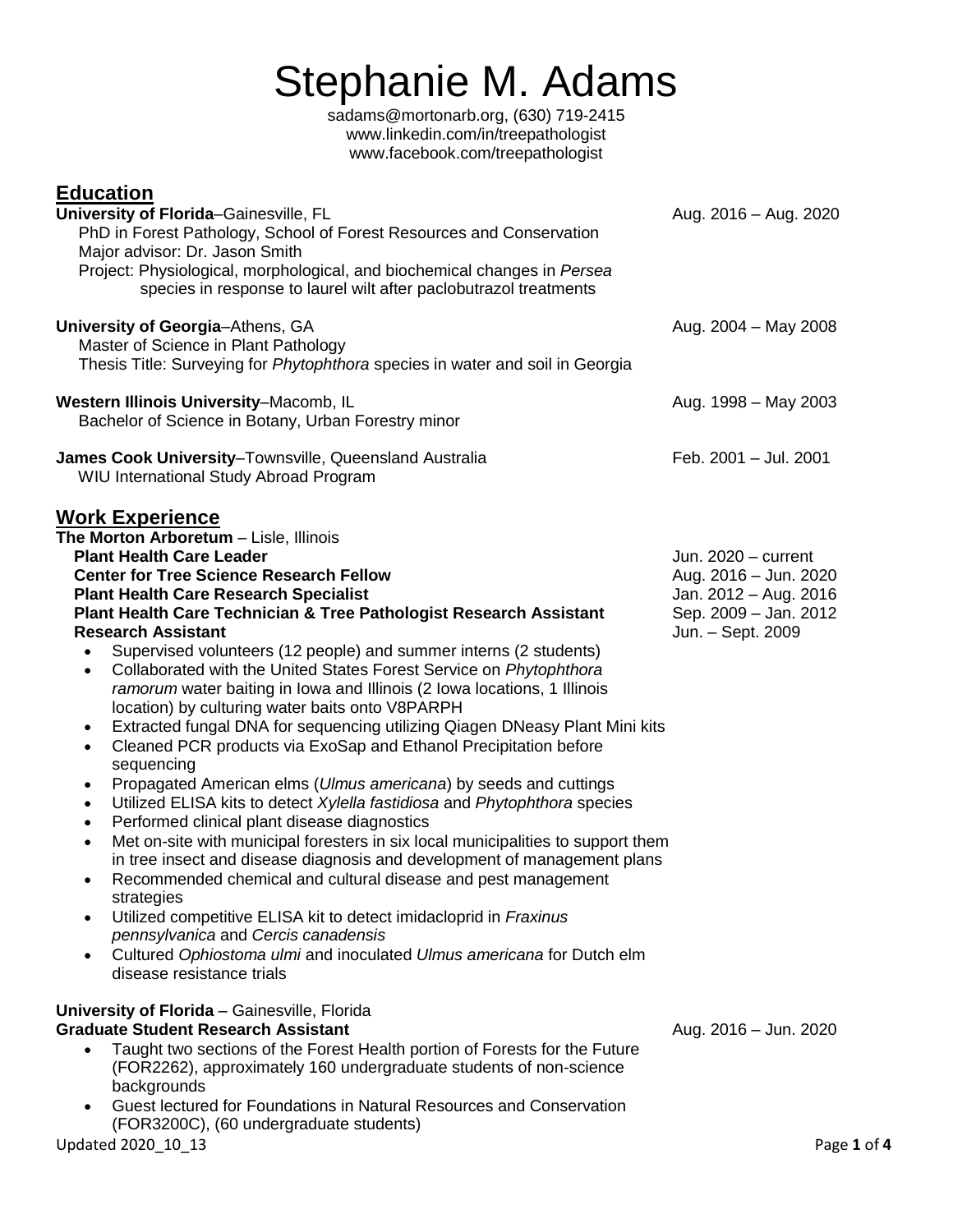diseases, insect pests, and abiotic problems (100 students annually) o Created dichotomous keys for all three age groups • Mentored three undergraduate students in the forest and plant pathological sciences **The College of DuPage** – Glen Ellyn, Illinois **Adjunct Faculty, Horticulture Department** Aug. 2013 – current • Taught the 16-week course Diseases of Ornamental Plants (average 11 students) • Covered topics including: Basic plant pathology, Principles of disease management, Diseases caused by true fungi, oomycetes, nematodes, viruses, phytoplasmas, and abiotic agents, Common landscape, turf, nurseries, greenhouses, urban forests, and forestry diseases, Economic impacts of native and introduced pathogens • Laboratory topics and exercises included: Testing for *Phytophthora* species using Agdia ELISA immunostrips, Isolating *Ophiostoma* species, Clinical disease diagnostics using compound and stereo- microscopes, making wet mounts, utilizing resource material for identification **Rainbow Treecare** – Minnetonka, Minnesota **Field Arborist and Root Enhancement Foreman** Apr. 2008 – Jan. 2009 – Jan. 2009 • Consulted customers on tree care and plant health issues • Utilized ArborVue and ArcPad 7.0 and Trimble GPS units for GPS/GIS mapping • Trained fifteen employees on different arboricultural practices • Operated forklift, Swinger front-end loader, air compressor, and air spade • Applied pesticides to trees on clients' properties • Climbed and pruned trees **University of Georgia** – Athens, Georgia **Department of Plant Pathology, Graduate Student Assistant Manual Aug. 2004 – Apr. 2008** • Baited forest streams, nursery irrigation ponds and soil for *Phytophthora* spp. and *P. ramorum* detection, isolation, and identification • Taught one Introductory Plant Pathology laboratory • Trained and supervised three undergraduate laboratory technicians **University of Georgia** – Athens, Georgia **Department of Plant Pathology, Research Tech II** Feb. 2004 – Aug. 2004 • Cultured unknown submitted SOD samples • Performed nested PCR for *Phytophthora ramorum* detection • Performed transformations, restriction digests and PCR on *Escherichia coli* isolates • Inoculated tomato plants with *Ralstonia solanacearum* isolates **Bartlett Tree Research Laboratory** – Charlotte, North Carolina **Research Intern** May 2003 – Jan. 2004 • Created GPS/GIS map of the Lab's arboretum using a Trimble GPS unit • Utilized Environmental Systems Research Institute ArcView, ArcMap, ArcCatalog and ArcToolbox software for Lab's arboretum collection **Davey Tree** – Denver, Colorado **Plant Health Care Technician** May – Aug. 2002 • Scouted for insect pests and safely applied insecticides and fertilizers

• Volunteered for 4-H Forest Ecology Contest - Forest Health Station

o Taught students ages 8-18 about forest health topics including

• Counseled homeowners in plant health care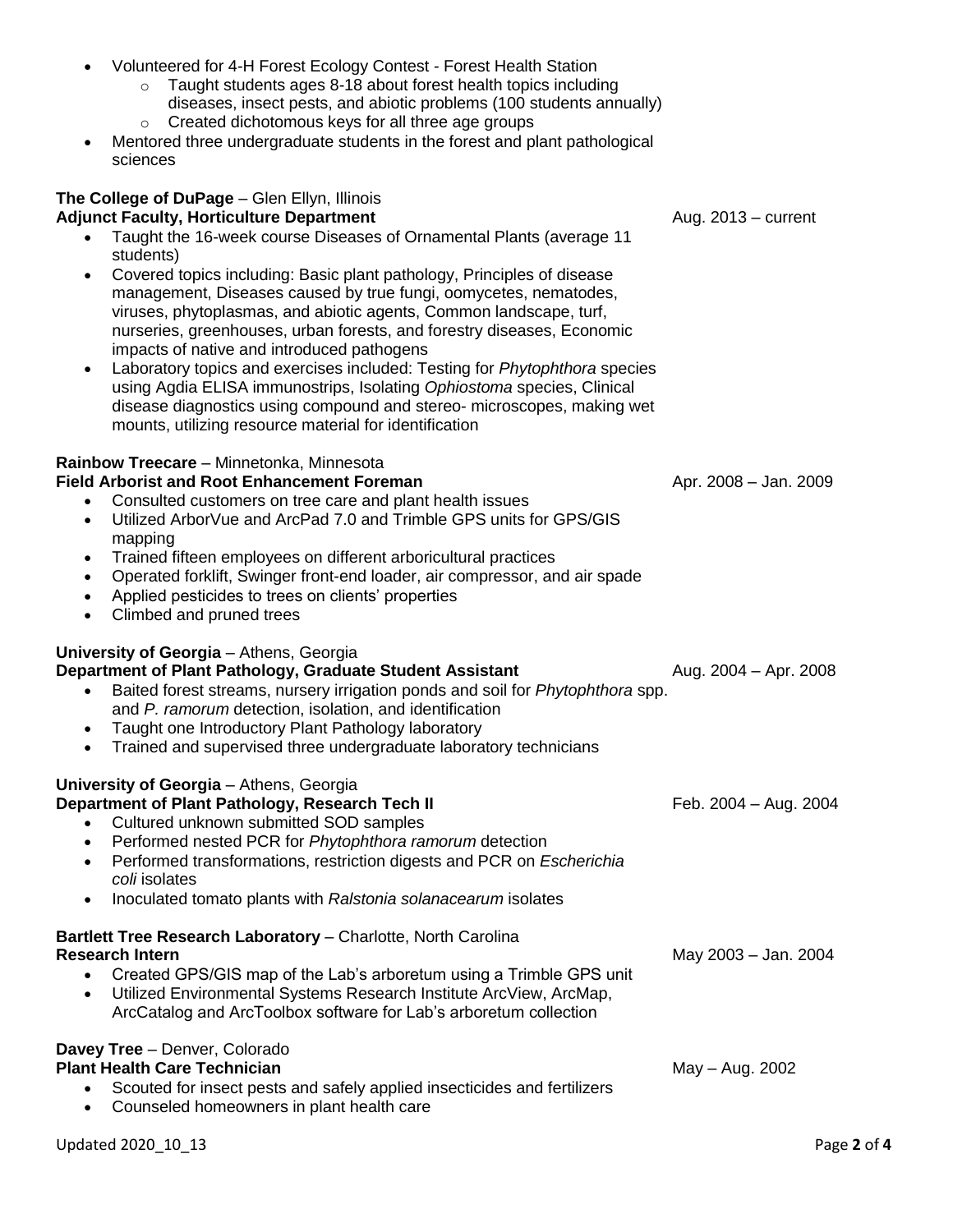## **Grants**

- **Tree Fund**'s John Z. Duling grant, Principle Investigator, 2009, *Evaluating damage resulting from volcano mulching*, \$7000 [\(http://www.treefund.org/archives/287\)](http://www.treefund.org/archives/287)
- **Tree Fund**'s John Z. Duling grant, Principle Investigator, October 2014, *Assessing horticultural products as alternative treatments for managing fungal foliar infections,* \$7500 [\(http://www.treefund.org/archives/9098\)](http://www.treefund.org/archives/9098)

## **Publications**

- The Plant Health Care Report of **The Morton Arboretum** 2010‐2011, editor 2012 2013.
- *2009 Plant Health Care Year in Review* for **Kramer Tree Specialists** Fall 2009 newsletter Trunkline. Oct. 2009.
- *An Ounce of Prevention in the Autumn* in **The Morton Arboretum**'s Plant Health Care Report. Aug. 28, 2009.
- *Taking Care of Your Trees During Construction* in **The Morton Arboretum**'s Plant Health Care Report. Aug. 14, 2009.
- *Top Ten Ways to Kill Your Tree* in **The Morton Arboretum**'s Plant Health Care Report. Jul. 17, 2009.
- *Getting to the Root of the Problem* for **Rainbow Treecare**'s newsletter The Rainbow View, Fall/Winter  $2008 - 9.$
- Williams–Woodward, J. and Adams, S. M. 2005. Surveying for *Phytophthora ramorum* in ornamental nurseries, home landscapes, and forests in Georgia. **Phytopathology** 95:S111.

## **Presentations, Guest Lectures, Training Workshops**

- *What Arborists Need to Know About Sudden Oak Death*. **Midwest Chapter of the ISA** Annual Conference, Council Bluffs, IA. Jan. 30, 2015.
- *Evaluation of Discolored Woody Tissue Related to Volcano Mulch – Research Results*. **Kansas Arborist Association**'s Shade Tree Conference, Topeka, KS. Jan. 16, 2015.
- *Evaluation of Discolored Woody Tissue Related to Volcano Mulch – Preliminary Research Results*. **Kansas Arborist Association**'s Shade Tree Conference, Topeka, KS. January 16, 2015.
- *Canker Diseases*. **Kansas Arborist Association**'s Shade Tree Conference, Topeka, KS. January 16, 2015.
- *Canker Diseases* and *Tree Planting and Long-term Tree Health.* **Purdue University Extension**, Fort Dodge, IN. November 14, 2014
- *Current Phytopathology Research at The Morton Arboretum*. **North Central Plant Diagnostic Network**, Lisle, IL. April 4, 2014.
- *Municipal Ash Management Survey Results* and *Insect and Disease Walking Tour*. **Illinois ISA Chapter** Summer Conference, Monticello, IL. June, 6, 2014.
- *Plant Health Care Research*. **Central States Chapter of the Horticultural Inspection Society**, Lisle, IL. October 23, 2013.
- *2011 & 2012 Municipal Ash Management Survey Results*. **Illinois Arborist Association**'s Northwest Municipal Foresters Meeting, Moline, IL. September 19, 2013.
- *Tools for Diagnosis, Hand Lens and Dissecting Microscope Use, A How-To Presentation*. **Illinois Arborist Association**'s Summer Conference, Monticello, IL. June 6, 2013.
- *Results of the 2011 Municipal Ash Management Survey*. **Illinois Arborist Association**'s Northeast Municipal Foresters meeting, Mount Prospect, IL. May 2012.
- S.M. Adams, T.L. Green, F. Miller, G.W. Watson. Poster: Effects of fine‐root stimulation and application rates on imidacloprid detection in ash canopies. **International Society of Arboriculture** Conference, 2010.
- *Isolation and Identification of Phytophthora Species in Water in Georgia.* **Georgia Association of Plant Pathologists** Meeting, Albany, GA. March 13, 2007.
- S. M. Adams and J. L. Williams‐Woodward. Poster: Recovery and Identification of *Phytophthora* Species from Water and Soil in Ornamental Nurseries and Forested Areas within Georgia. **International Society of Arboriculture** Conference, 2006.
- *Academic Success* and *Careers in Agriculture When You Don't Want to be a Farmer*. Guest lectured at the Moline, IL public high school and a **Chicago Public School** biology classes. Moline and Chicago, IL. October 2006.
- *Sampling for Phytophthora species in water in Georgia*. **Georgia Forestry Commission** Cost‐Share meeting, Macon, GA. March 2, 2006.